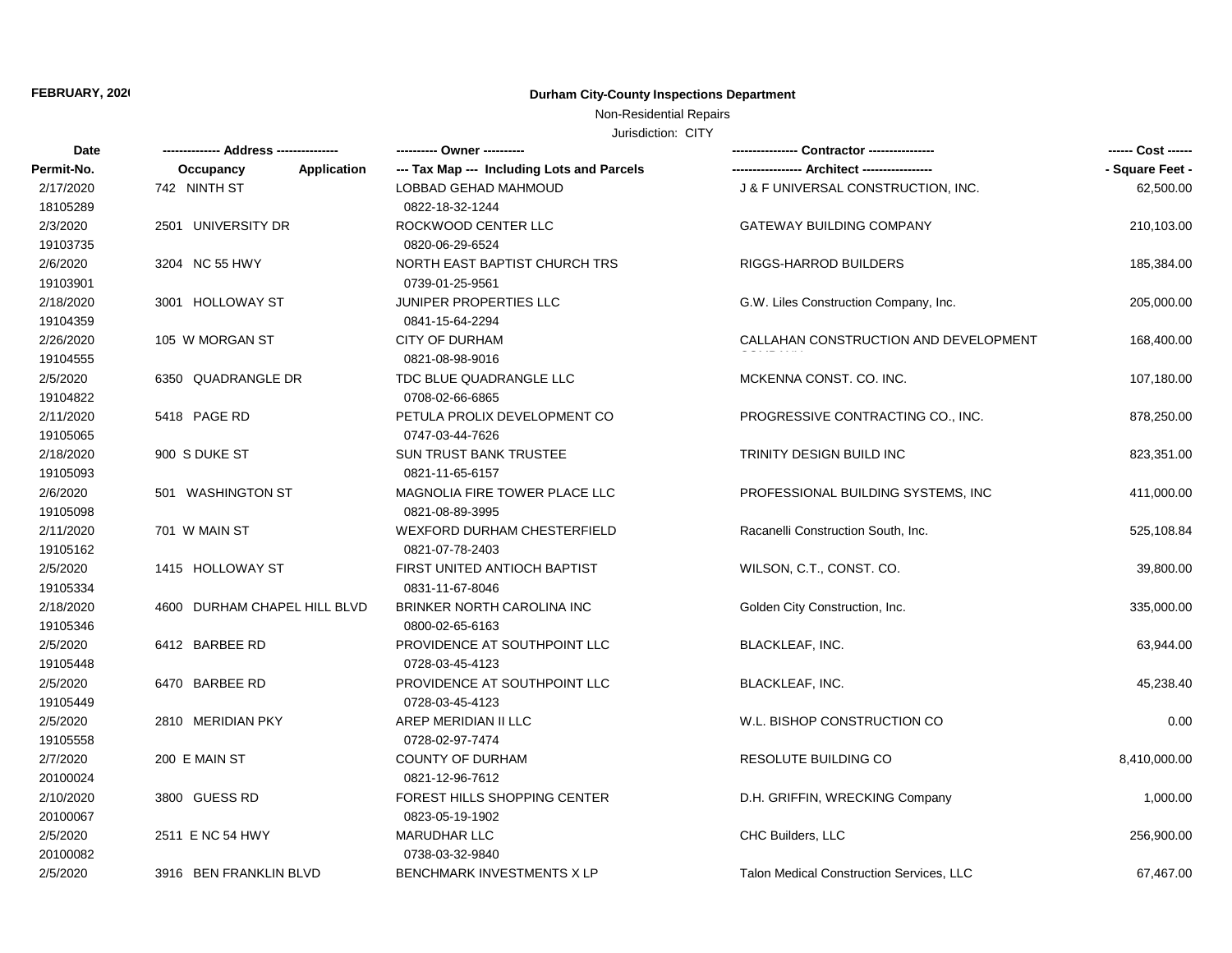# Non-Residential Repairs

| Date       |                     | ---------- Owner ----------                               |                                          | ------ Cost ------ |
|------------|---------------------|-----------------------------------------------------------|------------------------------------------|--------------------|
| Permit-No. | Occupancy           | --- Tax Map --- Including Lots and Parcels<br>Application |                                          | - Square Feet -    |
| 20100129   |                     | 0833-13-04-4574                                           |                                          |                    |
| 2/5/2020   | 1002 TWIN CREEKS CT | GPT TWIN CREEKS COURT OWNER LP                            | WILLIAMS REALTY & BUILDING COMPANY, INC. | 140,621.00         |
| 20100137   |                     | 0748-02-78-0434                                           |                                          |                    |
| 2/3/2020   | 523 DAVIS DR        | DURHAM KEYSTONE TECH 1 LLC                                | BE & K BUILDING GROUP LLC.               | 4,365,505.00       |
| 20100140   |                     | 0747-03-13-0124                                           |                                          |                    |
| 2/14/2020  | 4120 UNIVERSITY DR  | SOUTH SQUARE DURHAM LLC                                   | W.L. BISHOP CONSTRUCTION CO              | 350,000.00         |
| 20100156   |                     | 0810-01-26-1154.L00                                       |                                          |                    |
| 2/6/2020   | 721 S MANGUM ST     | MAGNUM HOSPITALITY LLC                                    | <b>BLACKLEAF, INC.</b>                   | 854.00             |
| 20100160   |                     | 0821-16-84-6716                                           |                                          |                    |
| 2/5/2020   | 2200 W MAIN ST      | LORE DNC ERWIN SQUARE LP                                  | WILSON, C.T., CONST. CO.                 | 538,559.00         |
| 20100161   |                     | 0822-17-11-7840                                           |                                          |                    |
| 2/5/2020   | 2200 W MAIN ST      | LORE DNC ERWIN SQUARE LP                                  | WILSON, C.T., CONST. CO.                 | 344,538.00         |
| 20100162   |                     | 0822-17-11-7840                                           |                                          |                    |
| 2/11/2020  | 790 S MANGUM ST     | <b>MAGNUM HOSPITALITY LLC</b>                             | BLACKLEAF, INC.                          | 5,672.10           |
| 20100168   |                     | 0821-16-84-6716                                           |                                          |                    |
| 2/6/2020   | 785 S MANGUM ST     | <b>MAGNUM HOSPITALITY LLC</b>                             | <b>BLACKLEAF, INC.</b>                   | 4,985.00           |
| 20100172   |                     | 0821-16-84-6716                                           |                                          |                    |
| 2/11/2020  | 121 E LAKEWOOD AVE  | <b>MAGNUM HOSPITALITY LLC</b>                             | BLACKLEAF, INC.                          | 1,515.15           |
| 20100173   |                     | 0821-16-84-6716                                           |                                          |                    |
| 2/11/2020  | 670 MANGUM ROXBORO  | <b>MAGNUM HOSPITALITY LLC</b>                             | BLACKLEAF, INC.                          | 3,794.35           |
| 20100176   |                     | 0821-16-84-6716                                           |                                          |                    |
| 2/11/2020  | 630 MANGUM ROXBORO  | MAGNUM HOSPITALITY LLC                                    | <b>BLACKLEAF, INC.</b>                   | 8,417.50           |
| 20100177   |                     | 0821-16-84-6716                                           |                                          |                    |
| 2/12/2020  | 1503 FARM POND TRL  | M/I HOMES OF RALEIGH LLC                                  | Delta Development North Carolina, LLC    | 6,497.69           |
| 20100185   |                     | 0769-61-84-6858                                           |                                          |                    |
| 2/5/2020   | 1405 FARM POND TRL  | M/I HOMES OF RALEIGH LLC                                  | Delta Development North Carolina, LLC    | 6,497.69           |
| 20100186   |                     | 0769-61-63-7909                                           |                                          |                    |
| 2/12/2020  | 1407 FARM POND TRL  | M/I HOMES OF RALEIGH LLC                                  | Delta Development North Carolina, LLC    | 6,497.69           |
| 20100187   |                     | 0769-61-74-2132                                           |                                          |                    |
| 2/5/2020   | 1409 FARM POND TRL  | M/I HOMES OF RALEIGH LLC                                  | Delta Development North Carolina, LLC    | 6,497.69           |
| 20100188   |                     | 0769-61-74-7351                                           |                                          |                    |
| 2/5/2020   | 307 SILVERHAWK LN   | M/I HOMES OF RALEIGH LLC                                  | Delta Development North Carolina, LLC    | 6,497.69           |
| 20100191   |                     | 0769-71-19-5679                                           |                                          |                    |
| 2/5/2020   | 309 SILVERHAWK LN   | BERRY STEPHANIE A                                         | Delta Development North Carolina, LLC    | 6,497.69           |
| 20100192   |                     | 0769-71-29-0690                                           |                                          |                    |
| 2/5/2020   | 311 SILVERHAWK LN   | <b>KIM JOHN</b>                                           | Delta Development North Carolina, LLC    | 6,497.60           |
| 20100193   |                     | 0769-71-29-6458                                           |                                          |                    |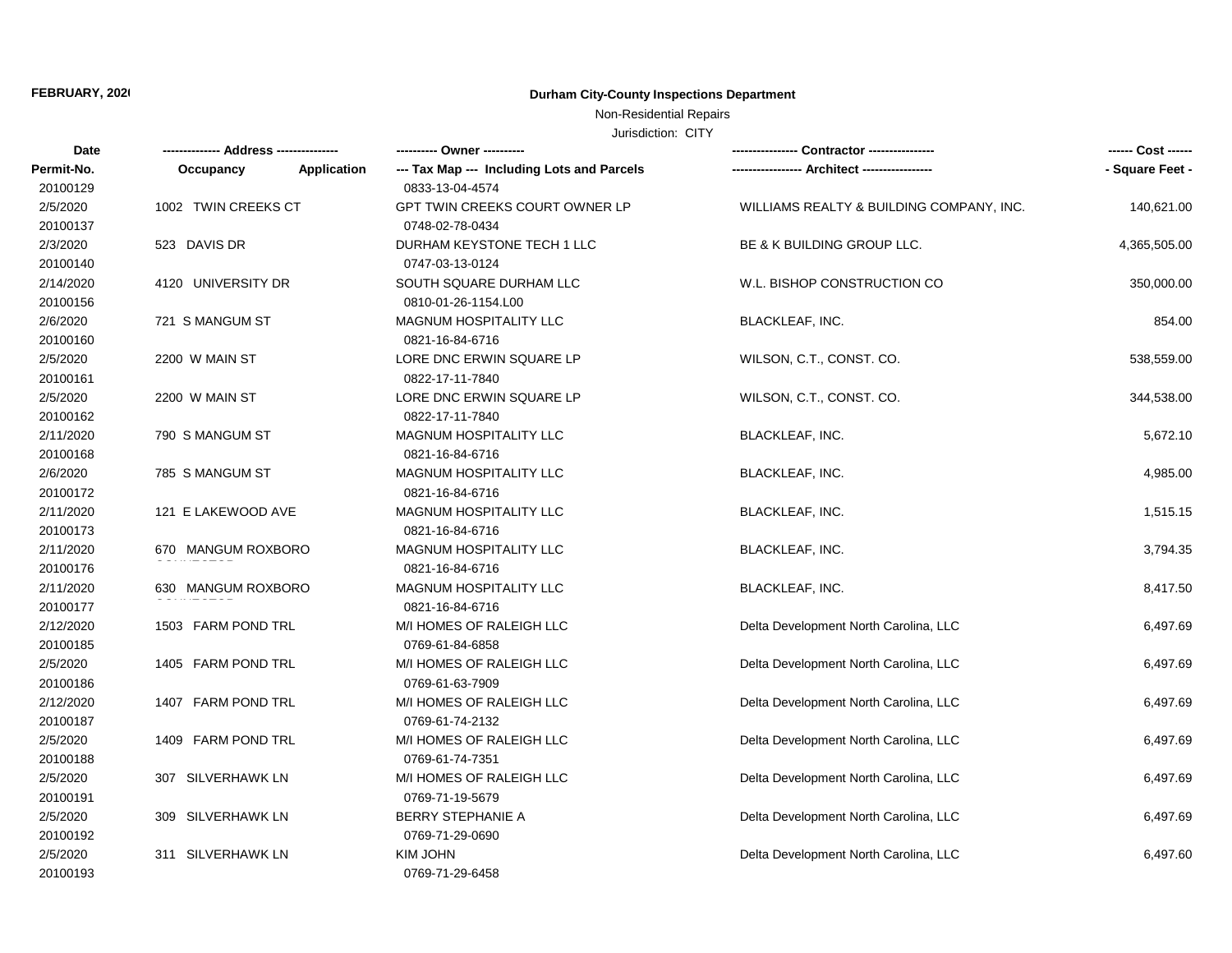# Non-Residential Repairs

| Date       |                                 | ---------- Owner ----------                |                                       | ------ Cost ------ |
|------------|---------------------------------|--------------------------------------------|---------------------------------------|--------------------|
| Permit-No. | <b>Application</b><br>Occupancy | --- Tax Map --- Including Lots and Parcels |                                       | - Square Feet -    |
| 2/12/2020  | 313 SILVERHAWK LN               | <b>WEI MICHAEL</b>                         | Delta Development North Carolina, LLC | 6,497.69           |
| 20100194   |                                 | 0769-71-39-1112                            |                                       |                    |
| 2/25/2020  | 2511 OLD CORNWALLIS RD          | NORTHWOOD RTC LLC                          | PULLEN, R.L. & ASSOCIATES             | 421,900.00         |
| 20100197   |                                 | 0739-03-41-8729                            |                                       |                    |
| 2/12/2020  | 501 WASHINGTON ST               | MAGNOLIA FIRE TOWER PLACE LLC              | VISION CONTRACTORS, INC.              | 97,850.00          |
| 20100217   |                                 | 0821-08-89-3995                            |                                       |                    |
| 2/5/2020   | 3 GENOME CT                     | <b>DUKE UNIVERSITY</b>                     | BALFOUR BEATTY CONSTRUCTION-DURHAM    | 563,745.00         |
| 20100220   |                                 | 0811-11-66-2281.L05                        |                                       |                    |
| 2/13/2020  | 4721 EMPEROR BLVD               | STRATFORD CARLISLE ASSOCIATES              | VISION CONTRACTORS, INC.              | 123,550.00         |
| 20100222   |                                 | 0747-04-74-3124                            |                                       |                    |
| 2/6/2020   | 4917 OLD FARM RD                | PIATT RAYMOND K                            | <b>Endeavor Construction Services</b> | 1,673,600.00       |
| 20100226   |                                 | 0824-04-82-3974                            |                                       |                    |
| 2/6/2020   | 5244 N ROXBORO ST               | <b>BERINI DANTE A</b>                      | BERCON CONTRACTING INC.               | 65,000.00          |
| 20100252   |                                 | 0824-02-75-0977                            |                                       |                    |
| 2/6/2020   | 5122 N ROXBORO ST               | <b>SUNTRUST BANK</b>                       | WILSON-COVINGTON CONSTRUCTION COMPANY | 70,000.00          |
| 20100268   |                                 | 0824-04-74-5168.L01                        |                                       |                    |
| 2/12/2020  | 5122 N ROXBORO ST               | SUNTRUST BANK                              | WILSON-COVINGTON CONSTRUCTION COMPANY | 50,000.00          |
| 20100272   |                                 | 0824-04-74-5168.L01                        |                                       |                    |
| 2/18/2020  | 8030 RENAISSANCE PKWY           | SOUTHPOINT MALL LLC                        | ADVANCED ELECTRICAL CONTRACTORS LLC.  | 62,300.00          |
| 20100302   |                                 | 0718-04-64-7018                            |                                       |                    |
| 2/6/2020   | 4020 STIRRUP CREEK DR           | ALIDADE TBC 4020 LLC                       | Salzeider Inc.                        | 2,141,923.00       |
| 20100400   |                                 | 0748-02-58-7502                            |                                       |                    |
| 2/28/2020  | 107 S DRIVER ST                 | <b>HISTORIC YES LLC</b>                    | <b>Ashley Mackley</b>                 |                    |
| 20100407   |                                 | 0831-63-44-0975                            |                                       |                    |
| 2/7/2020   | 750 STADIUM DR                  | <b>COUNTY OF DURHAM</b>                    | ASJ Wilson Construction LLC           | 650,000.00         |
| 20100440   |                                 | 0823-17-82-9096                            |                                       |                    |
| 2/11/2020  | 202 W NC 54 HWY                 | T & M DURHAM DEVELOPMENT                   | Carolina Bldg Contractors, Inc.       | 118,425.00         |
| 20100444   |                                 | 0718-02-87-8062                            |                                       |                    |
| 2/13/2020  | 1316 BROAD ST                   | KNWAK PROPERTIES LLC                       | Jonathan Wolk                         | 188,573.00         |
| 20100446   |                                 | 0822-10-46-0372                            |                                       |                    |
| 2/18/2020  | 305 S ROXBORO ST                | 6055 PICO LLC                              | <b>BRASFIELD &amp; GORRIE, LLC.</b>   | 18,000.00          |
| 20100449   |                                 | 0821-95-76-4415                            |                                       |                    |
| 2/12/2020  | 100 CAPITOLA DR                 | ARE-100/800/801 CAPITOLA LLC               | BE & K BUILDING GROUP LLC.            | 59,000.00          |
| 20100453   |                                 | 0737-01-29-8529                            |                                       |                    |
| 2/3/2020   | 3451 COATES INDUSTRIAL BLVD     | JOHN COATES PROPERTIES LLC                 | <b>BLACKLEAF, INC.</b>                | 3,550.00           |
| 20100456   |                                 | 0803-32-53-1102.DUR                        |                                       |                    |
| 2/4/2020   | 3453 COATES INDUSTRIAL BLVD     | JOHN COATES PROPERTIES LLC                 | <b>BLACKLEAF, INC.</b>                | 8,432.00           |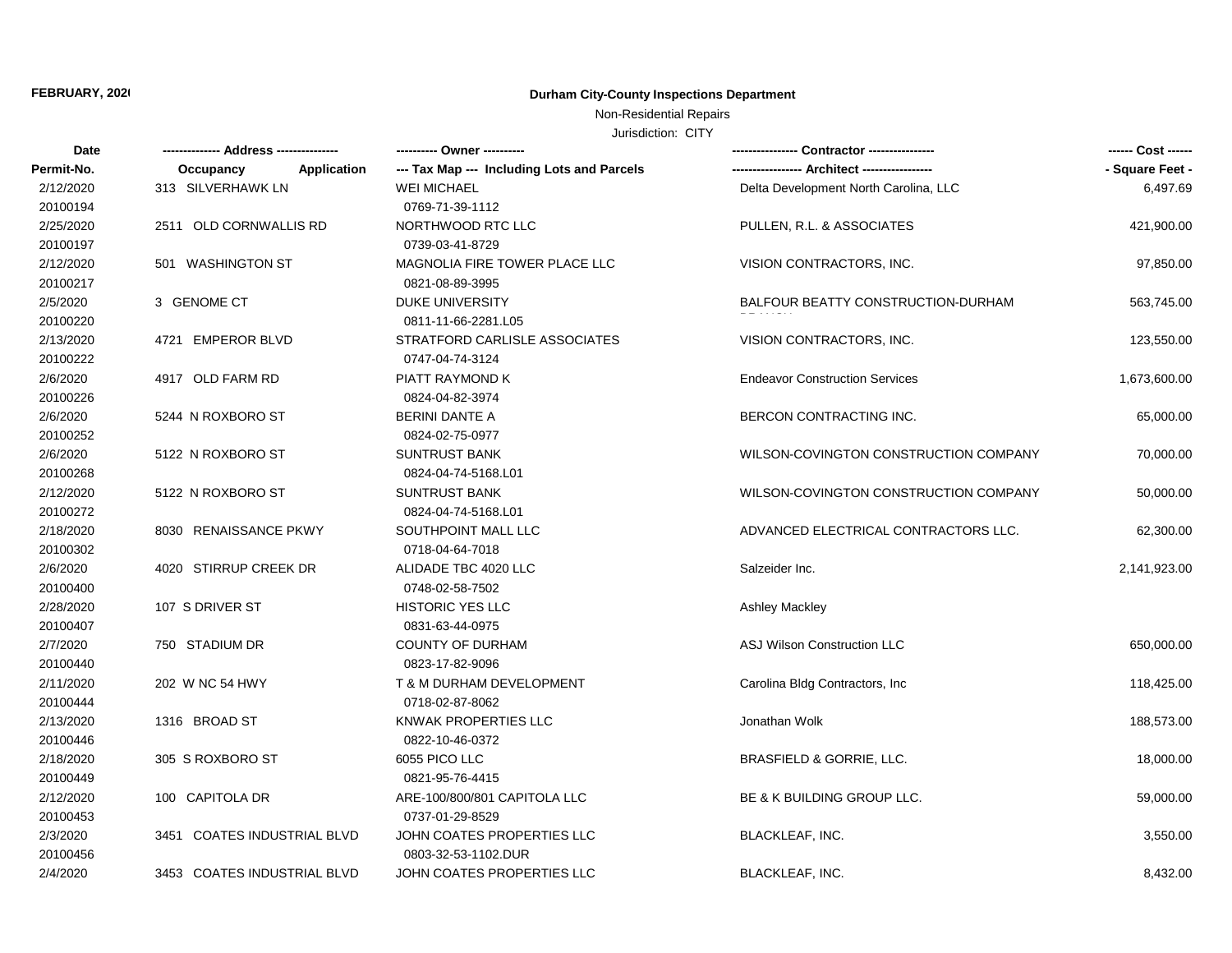# Non-Residential Repairs

| Date       |                             |             | ---------- Owner ----------                |                                       | ------ Cost ------ |
|------------|-----------------------------|-------------|--------------------------------------------|---------------------------------------|--------------------|
| Permit-No. | Occupancy                   | Application | --- Tax Map --- Including Lots and Parcels |                                       | - Square Feet -    |
| 20100457   |                             |             | 0803-32-53-1102.DUR                        |                                       |                    |
| 2/4/2020   | 3475 COATES INDUSTRIAL BLVD |             | JOHN COATES PROPERTIES LLC                 | <b>BLACKLEAF, INC.</b>                | 6,324.00           |
| 20100458   |                             |             | 0803-32-53-1102.DUR                        |                                       |                    |
| 2/4/2020   | 3477 COATES INDUSTRIAL BLVD |             | JOHN COATES PROPERTIES LLC                 | <b>BLACKLEAF, INC.</b>                | 3,060.00           |
| 20100459   |                             |             | 0803-32-53-1102.DUR                        |                                       |                    |
| 2/4/2020   | 3479 COATES INDUSTRIAL BLVD |             | JOHN COATES PROPERTIES LLC                 | <b>BLACKLEAF, INC.</b>                | 19,148.00          |
| 20100460   |                             |             | 0803-32-53-1102.DUR                        |                                       |                    |
| 2/4/2020   | 3483 COATES INDUSTRIAL BLVD |             | JOHN COATES PROPERTIES LLC                 | BLACKLEAF, INC.                       | 68,136.00          |
| 20100461   |                             |             | 0803-32-53-1102.DUR                        |                                       |                    |
| 2/4/2020   | 3481 COATES INDUSTRIAL BLVD |             | JOHN COATES PROPERTIES LLC                 | <b>BLACKLEAF, INC.</b>                | 19,271.00          |
| 20100462   |                             |             | 0803-32-53-1102.DUR                        |                                       |                    |
| 2/17/2020  | 3211 SHANNON RD             |             | SOUTHCOURT OPERATING LLC                   | PULLEN, R.L. & ASSOCIATES             | 345,300.00         |
| 20100479   |                             |             | 0810-10-36-4058                            |                                       |                    |
| 2/17/2020  | 604 W MORGAN ST             |             | WEST VILLAGE DURHAM I LLC                  | New Horizon Enterprise, Inc.          | 297,950.00         |
| 20100512   |                             |             | 0821-08-78-8814                            |                                       |                    |
| 2/27/2020  | 629 DAVIS DR                |             | DURHAM KEYSTONE TECH 8 LLC                 | RILEY-LEWIS GEN CONTRACTORS, INC.     | 271,900.00         |
| 20100514   |                             |             | 0747-03-01-7636                            |                                       |                    |
| 2/19/2020  | 2301 ERWIN RD               |             | <b>DUKE UNIVERSITY</b>                     | Robins & Morton Group, The            | 10,133,235.00      |
| 20100533   |                             |             | 0811-07-57-6992                            |                                       |                    |
| 2/12/2020  | 604 W MORGAN ST             |             | <b>WEST VILLAGE DURHAM I LLC</b>           | New Horizon Enterprise, Inc.          | 134,235.00         |
| 20100575   |                             |             | 0821-08-78-8814                            |                                       |                    |
| 2/18/2020  | 40 DUKE MEDICINE CIR        |             | <b>DUKE UNIVERSITY</b>                     | DUKE UNIVERSITY HEALTH SYSTEM, INC.   | 33,269.00          |
| 20100579   |                             |             | 0811-07-57-6992                            |                                       |                    |
| 2/12/2020  | 2400 PRATT ST               |             | <b>DUKE UNIVERSITY</b>                     | BRIDGEPOINT GENERAL CONTRACTING, INC. | 720,338.00         |
| 20100598   |                             |             | 0812-16-93-0006                            |                                       |                    |
| 2/14/2020  | 2828 PICKETT RD             |             | WJM HOLDINGS I LLC                         | TICON CONSTRUCTION LLC                | 85,384.00          |
| 20100612   |                             |             | 0810-01-29-2718                            |                                       |                    |
| 2/28/2020  | 202 N CORCORAN ST           |             | JTH DURHAM LLC                             | BRIDGEPOINT GENERAL CONTRACTING, INC. | 259,788.00         |
| 20100625   |                             |             | 0821-08-97-2675                            |                                       |                    |
| 2/25/2020  | 800 TAYLOR ST               |             | LRC CORDOBA LLC                            | DAVIE CONSTRUCTION COMPANY            | 448,204.00         |
| 20100655   |                             |             | 0831-10-25-6639                            |                                       |                    |
| 2/24/2020  | 618 E RAMSEUR ST            |             | <b>BENNER THOMAS R</b>                     | <b>GATEWAY BUILDING COMPANY</b>       | 76,547.00          |
| 20100656   |                             |             | 0831-05-71-4515.000                        |                                       |                    |
| 2/21/2020  | 410 BLACKWELL ST            |             | AMERICAN CAMPUS LLC                        | <b>BAKER ROOFING COMPANY</b>          |                    |
| 20100657   |                             |             | 0821-12-86-0297                            |                                       |                    |
| 2/14/2020  | 2301 ERWIN RD               |             | <b>DUKE UNIVERSITY</b>                     | Robins & Morton Group, The            | 158,080.00         |
| 20100658   |                             |             | 0811-07-57-6992                            |                                       |                    |